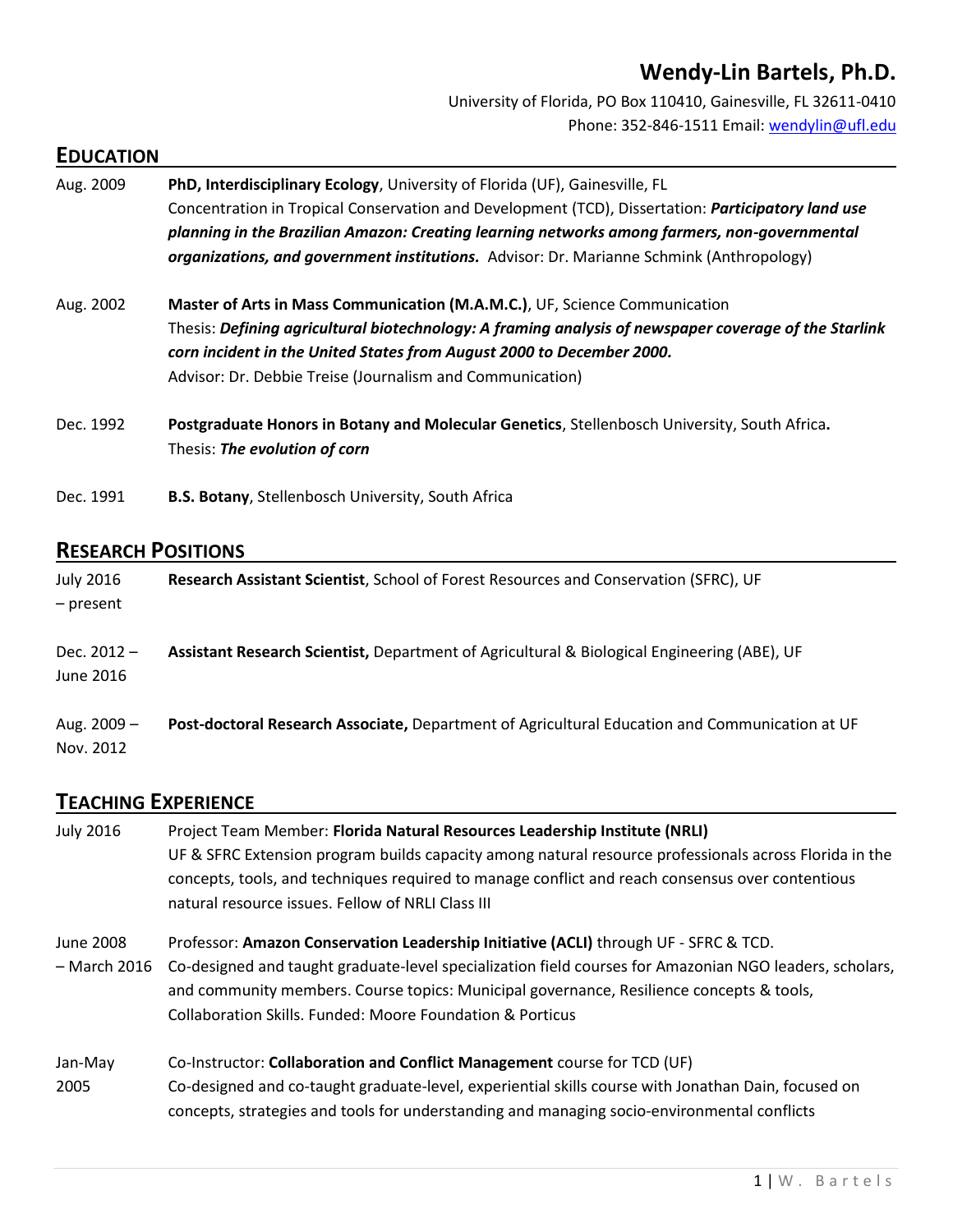# **COLLABORATIVE RESEARCH PROJECTS**

#### 2015 – **Understanding Participation within Basin Area Teams (BATs). A Decade of Cooperation in the**

- June 2016 **Suwannee River Partnership (SRP) Educational Team**. Funded by Florida Department of Agriculture and Consumer Services (FDACS). Research Goal: Explore the dynamics of participation in this inter-agencyuniversity partnership network focused on BMP implementation to inform the coordination and evaluation of similar multi-stakeholder networks state-wide. PI: Bartels and Mace Bauer (Columbia County Extension).
- 2014 **Agricultural model inter-comparison and improvement project (AgMIP): Improving simulation of** Present **climate change risk and adaptation strategies for the agricultural sector**. Funded by UK-AID DIFID (Dept. of International Development) Research Goal: Lead stakeholder engagement, process design, and monitoring in eight pilot countries in sub-Saharan Africa and South Asia where teams of interdisciplinary modelers are conducting integrated regional agricultural assessments. PI: Cynthia Rozensweig, Columbia University and Jim Jones, (ABE), UF.

#### 2011 – **National Institute of Food and Agriculture (NIFA),** *Pine Integrated Network:*

- Present *Education, Mitigation, and Adaptation project (PINEMAP)*. Funded by USDA \$20 million Coordinated Agriculture (CAP) Project. Research Goal: Conduct formative project evaluation using social network analysis to examine the social processes associated with collaboration and integration among scientists from multiple institutions (i.e. Team Science). PI: Tim Martin, (SFRC), UF.
- 2010 **National Institute of Food and Agriculture (NIFA),** *Climate variability to climate change: Extension*

Present *challenges and opportunities in the Southeast USA.* USDA-NIFA Project. Research Goal: Examine the effectiveness of working groups as venues that link scientists with practitioners for the co-creation of decision support info & tools. Case study: *"Tri-state Row Crop Climate Learning Network"* PI: Clyde Fraisse, (ABE), UF.

#### 2014- **Training and networking to strengthen municipal governance in the Amazon.**

2015 Capacity-building field course for NGO professionals in Brazil funded by Porticus Latin America. PI. Robert Buschbacher, TCD, UF.

#### 2010 – **Florida Water and Climate Alliance (Florida WCA)**

2014 Funded by National Oceanic & Atmospheric Administration (NOAA) *CSI-Water.* Research Goal: Assess the conditions that facilitate and constrain stakeholder interaction and learning among representatives from water utilities, water management districts and academia. PI: Wendy Graham, UF Water Institute.

#### June 2012 – **CGIAR Climate Change, Agriculture and Food Security (CCAFS)** *Gender and participatory action*

Dec. 2013 *research.* Collaborated to develop appropriate participatory action research methodologies, with a particular focus on gender and social equitability, at the CCAFS research sites across East and West Africa and South Asia. PI: Jim Hanson, Theme Leader for Adaptation through Managing Climate Risk, CIAT, and Sandra Russo at the UF International Center.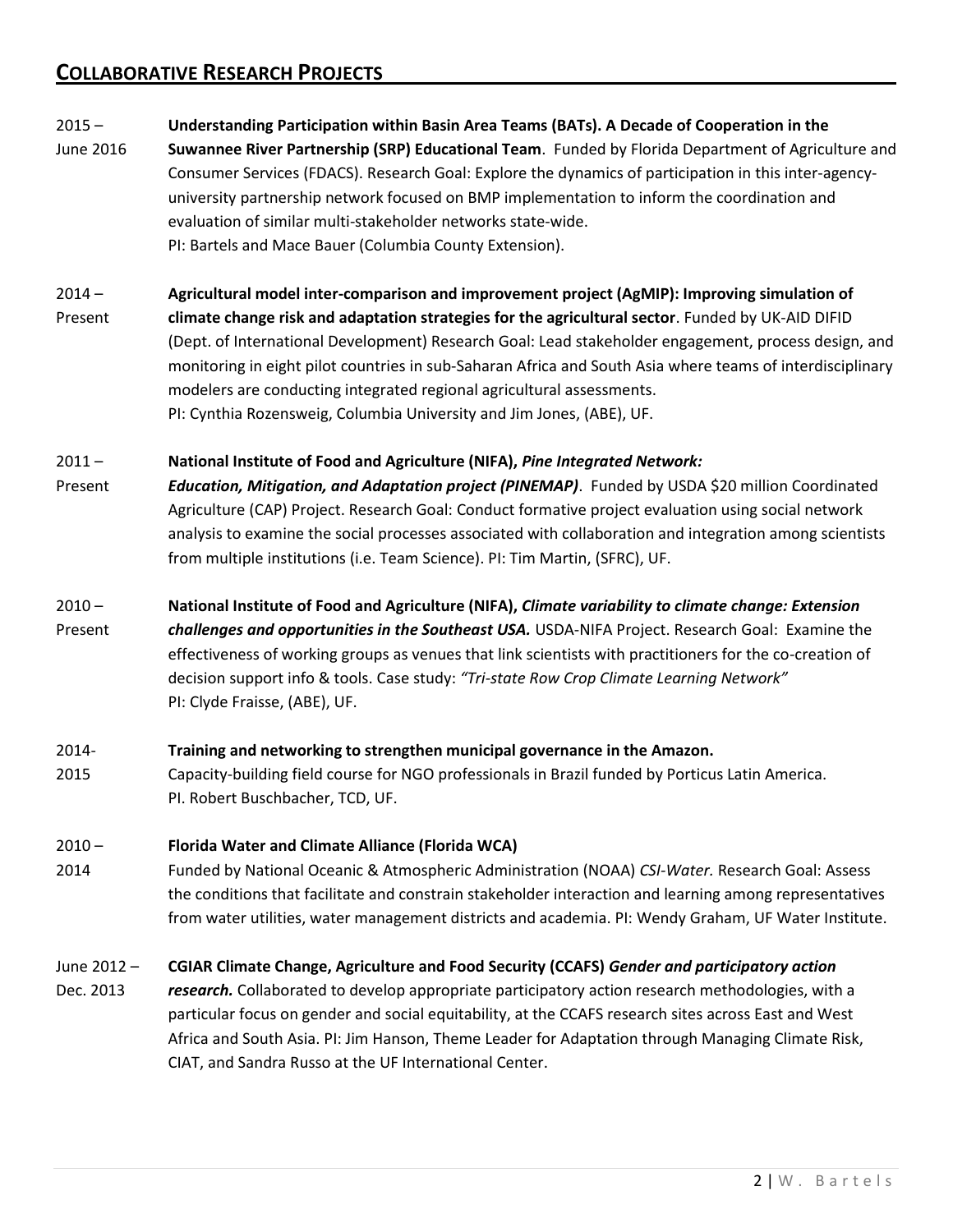### **PUBLICATIONS**

#### **PEER-REVIEWED**

- Prokopy, L.S**., Bartels, W.,** Burniske, G., and Power, R. (in review) **Agricultural Extension and Climate Change Communication** in *Oxford Research Encyclopedia of Climate Science* (Submitted March 2016).
- Furman, C.A. and **W. Bartels** (in review). **Climate histories in black and white: Contextualizing climate services through anthropology.** *Practicing Anthropology* (Submitted Dec. 2015).
- **Bartels, W.** et al. 2016. **Who Counts Resilience and Whose Resilience Counts? Reflections on Applying the Resilience Alliance Workbook along a Contested Amazonian Frontier.** 2016. *Sustentabilidade em Debate.* Vol.7 #2.
- Athayde, S., Bernasconi, P., **Bartels, W.,** Seluchinesk, R. and R. Buschbacher. 2016. **Socio-ecological Resilience Assessment as a Tool for Management of the Amazonian Frontier: Experiences and Reflections.** *Sustentabilidade em Debate.* Vol.7 #2.
- Buschbacher, R., Athayde, S., **Bartels. W.**, Mello, R. 2016. **Resilience Assessment as a Tool for Understanding the Amazon Frontier as a Social-Ecological System.** *Sustentabilidade em Debate.* Vol.7 #2.
- Dourte, D.R., **Bartels, W**. and C.W. Fraisse 2015. **Exploring changes in rainfall intensity and seasonal variability in the Southeastern U.S.: Stakeholder engagement, observations, and adaptation.** *Climate Risk Management*. Volume 7, 2015, Pages 11–19
- Diehl, D.C., Sloan, N.L., Galindo-Gonzalez, S. **Bartels, W.**, Dourte, D.R., Furman, C.A. and C.W. Fraisse. 2014. **Toward Engagement in Climate Training: Findings from Interviews with Agricultural Extension Professionals.** *Journal of Rural Social Sciences*, 29(3), 2014, pp. 25–47.
- Arnold, J.S. and **W. Bartels.** 2014. **Participatory Methods to Promote Learning and Adaptation.** Chapter in *Beyond Decentralization: Adaptive Cross-scalar Governance of Natural Resources*. Eds. G. Barnes and B. Child. Earthscan
- Athayde, S. F., **Bartels, W**., Buschbacher, R., and R. D. R. Seluchinesk. 2014. **Collaborative Learning, Transdisciplinarity and Socio-environmental Management in the Amazon: Approaches to Knowledge Production between Academy and Society.** *Revista Brasileira de Pós-Graduação (RBPG)*, special issue on "The Contribution of Graduate Education for Sustainable Development in Brazil"
- Krantz, S. Monroe, M. and **W. Bartels**. 2014. **Creating Extension programs for change: Forest landowners and climate change communication.** *Applied Environmental Education and Communication* 12(4):272-279. DOI http://dx.doi.org/10.1080/1533015X.2013.876305
- Furman, C., C. Roncoli, **W. Bartels**, H. Crockett, Gray, M. Boudreau, G. Hoogenboom. 2014. **Drought in the Deep South: Climate Services for African American Farmers.** *Climate Risk Management* Vol. 2, 2014, Pages 11–25. DOI http://dx.doi.org/10.1016/j.crm.2014.02.002
- Asseng S., **W. Bartels**, K.J. Boote, N.E. Breuer, D. Cammarano, C.C. Fortuin, C.W. Fraisse, C.A. Furman, G. Hoogenboom, K.T. Ingram, J.W. Jones, D. Letson, B.V. Ortiz, M. Risse, S.D. Shuford, and D. Solis. 2013. **Agriculture and climate change in the Southeast USA.** pp 128-147. In K.T. Ingram, K. Dow, L Carter, J. Anderson (eds.). *Climate of the Southeast United States: Variability, Change, Impacts, and Vulnerability.* Island Press,Washington D.C.
- **Bartels, W.,** Furman, C.A., Diehl, D.C., Royce, F.S., Dourte, D.R., Ortiz, B., Zierden, D.F., Irani, T.A. Fraisse, C.W., and J.W. Jones. 2012. **Warming up to climate change: A participatory approach to engaging with agricultural stakeholders in the Southeast US.** *Journal of Regional Environmental Change.* DOI 10.1007/s10113-012-0371-9
- Arnold, J.S. Koro-Ljungberg,M. and **W. Bartels**. 2012. **Power and Conflict in Adaptive Management: Analyzing the Discourse of Riparian Management on Public Lands.** *Ecology and Society.* 17(1): 19.
- Ingram, K.T., Jones, J.W., O'Brien, J.J., Roncoli, M.C., Fraisse, C., Breuer, N.E., **Bartels, W**., Zierden, D., and D. Letson. 2012. **Vulnerability and adaptability of agricultural systems in the Southeast USA to climate variability and climate change.** Chapter 3 in S.C. Pryor (Ed.) *Climate Change in the Midwest: Impacts, Risks, Vulnerability and Adaptation.* Indiana University Press, Bloomington, IN.